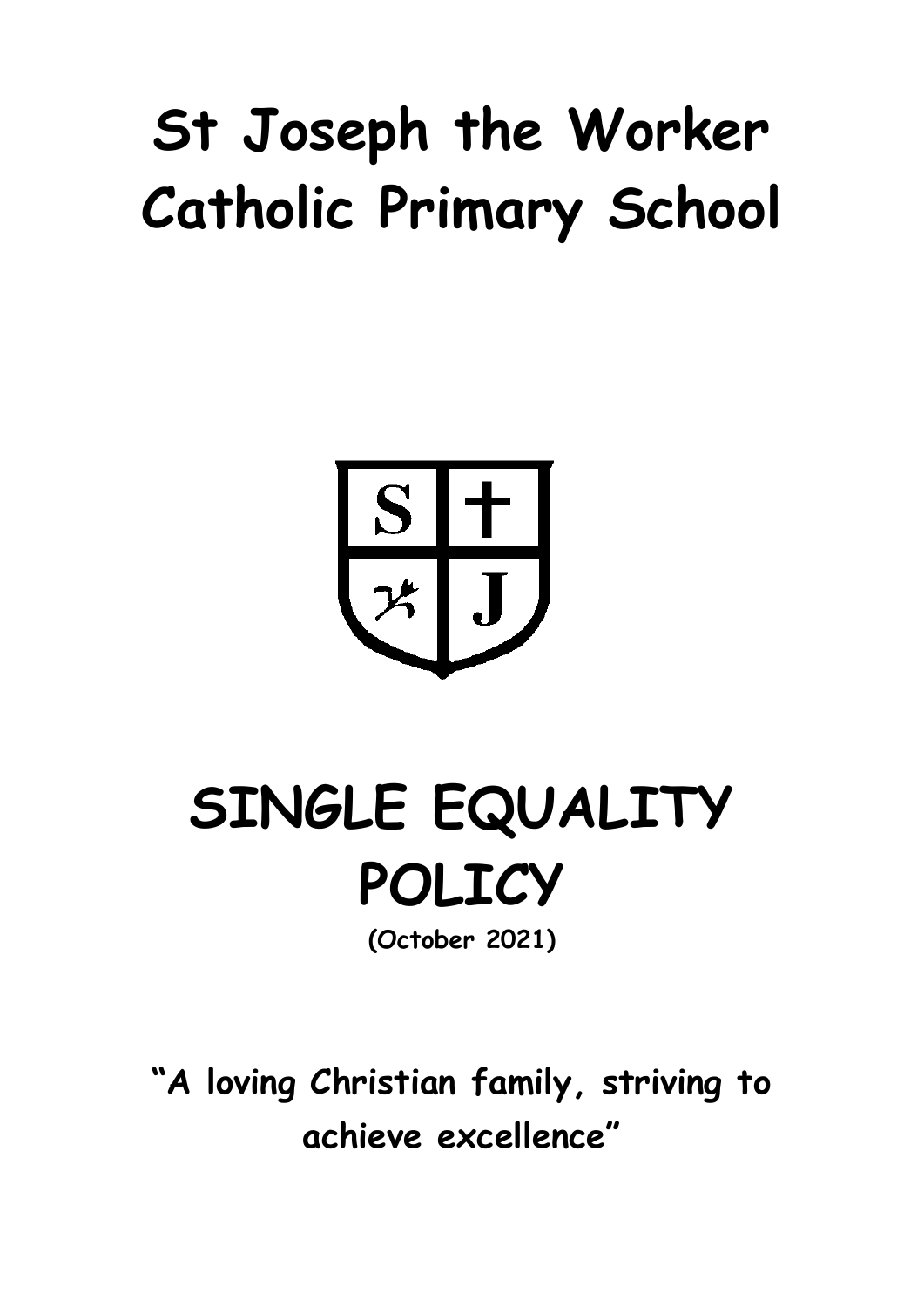This single policy replaces separate policies the school has on race, disability and gender to eliminate discrimination, advance equality of opportunity and foster good relations. It reflects the legal duties set out in the **Equality Act 2010** and **non-statutory guidance** set out by the government in December 2011 and March 2012. Part One sets out the school's aims to promote equality of opportunity and comply with the Act; Part Two sets out the legal duties which are referred to in Part One.

### **Part one**

The primary aim of St Joseph the Worker Catholic Primary School is to enable all pupils to take part as fully as possible in every part of school life by developing the children's selfconfidence, recognising their strengths and encouraging them to achieve their full potential. St. Joseph the Worker Catholic Primary School will take steps to advance equality of opportunity, foster good relations and eliminate discrimination or harassment across all the protected characteristics (age, race, gender reassignment, disability, marriage and civil partnership, religion and belief, pregnancy and maternity, gender, sexual orientation) within the school community.

This means:

- We will take reasonable and necessary steps to meet the needs of our pupils by using a variety of approaches and planning reasonable adjustments for disabled pupils, enabling our pupils to take as full a part as possible in all the activities of the school. We will make reasonable adjustments to ensure the school environment and its activities are as accessible and welcoming as possible for pupils, staff and visitors to the school. We are also committed to ensuring staff with a disability have equality of opportunity.
- We will actively encourage positive attitudes towards pupils and staff and expect everyone to treat others with dignity and respect.
- We will regularly consider the ways in which the taught and wider curriculum will help to promote awareness of the rights of individuals and develop the skills of participation and responsible action.
- We will regularly consider the ways in which our teaching and the curriculum provision will support high standards of attainment, promote common values, and help students understand and value the diversity that surrounds them, and challenge prejudice and stereotyping.
- We will monitor the progress and achievement of pupils by the relevant and appropriate protected characteristics. This information will help the school to ensure that individual pupils are achieving their potential, the school is being inclusive in practice, and trends are identified which inform the setting of our equality objectives in the school improvement plan.
- We will collect and analyse information about protected characteristics in relation to staff recruitment, retention, training opportunities and promotions to ensure all staff have equality of opportunity. We will not ask health-related questions to job applicants before offering a job, unless it relates to an intrinsic function of the work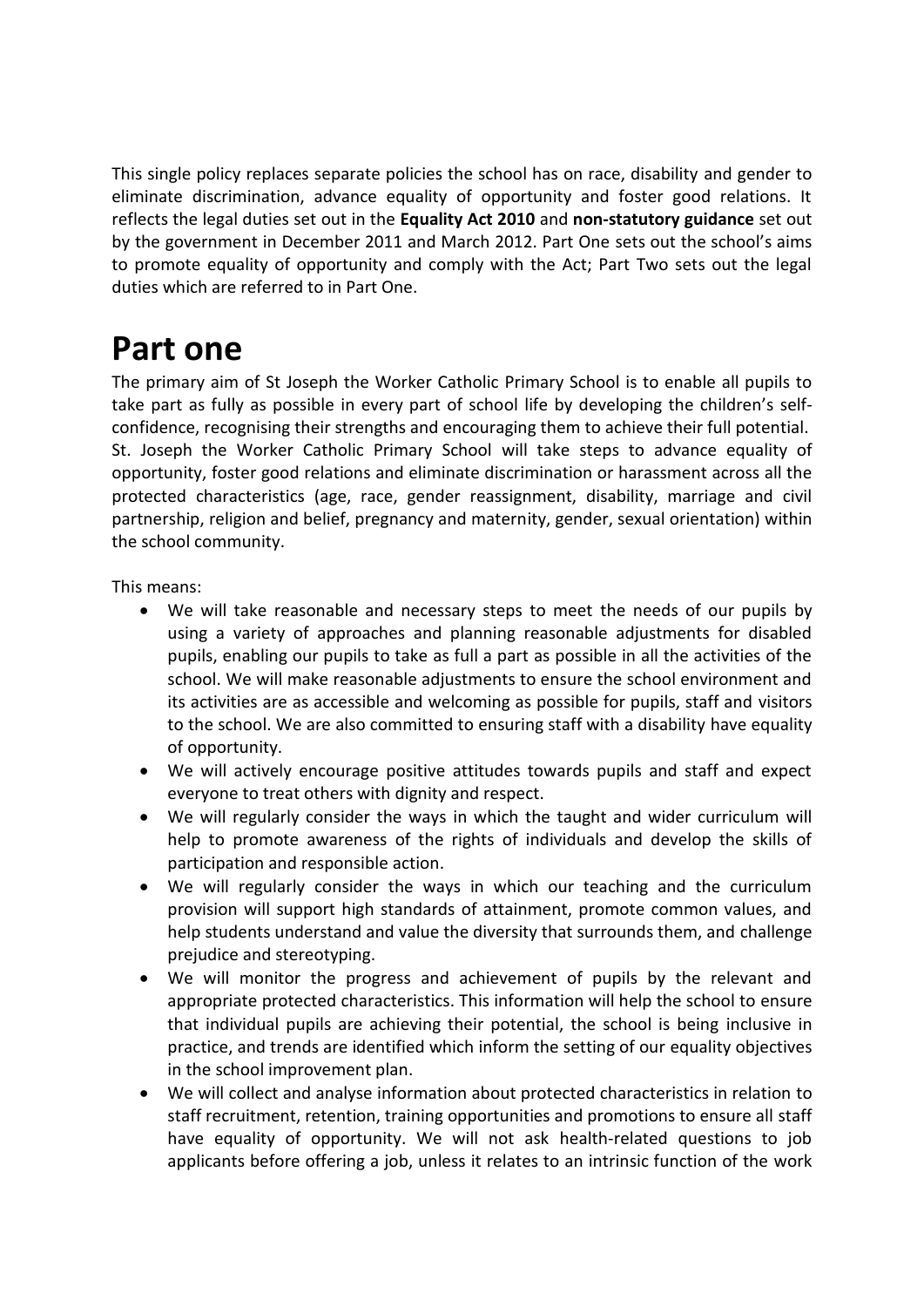they do. We will make reasonable adjustments such as providing auxiliary aids for our disabled staff.

- Staff will ensure the curriculum is accessible to all pupils with special educational needs and disabilities (SEND) or those for whom English is not their first language. Auxiliary aids and services will be provided for them, where reasonable adjustments are required. By planning ahead, staff will ensure that all pupils are able to take part in extra-curricular activities and residential visits, and the school will monitor the uptake of these visits to ensure no one is disadvantaged on the grounds of a protected characteristic.
- We will seek the views of advisory staff and outside agencies and partnerships with other schools where this is needed. In planning the curriculum and resources the school will take every opportunity to promote and advance equality.
- Bullying and Prejudice Related Incidents will be carefully monitored and dealt with effectively.
- We expect that all staff will be role-models for equal opportunities, deal with bullying and discriminatory incidents and be able to identify and challenge prejudice and stereotyping.
- We will ensure pupil/parent/staff consultation is regularly sought in the development and review of this policy.
- We will regularly seek the views of pupils, parents, advisory staff and visitors to the school, to ensure that the school environment is as safe and accessible as possible to all school users. We will regularly review our accessibility plans.
- The school welcomes a diverse range of candidates and encourages those who are currently under-represented to join.
- We will ensure that all staff are aware of their legal duties under the Equality Act 2010, the different forms of discrimination and what 'reasonable adjustments' mean in practice.

These equality objectives will be reviewed and reported on annually.

## **Part Two**

#### **Our Legal Duties**

Legislation relating to equality and discrimination is laid out in the Equality Act 2010. This legislation covers employment (work), the provision of services and public functions, and education. Employers (schools) are liable for discriminatory acts of their employees if they did not take reasonable steps to prevent such acts. Employees can be liable for acts (where an employer took reasonable steps to prevent such acts).

#### **The 'Protected Characteristics' within equality law are:**

- **Age -** A person of a particular age (e.g. 32 year old) or a range of ages (e.g. 18 30 year olds). Age discrimination does not apply to the provision of education, but it does apply to work.
- **Disability -** A person has a disability if s/he has, or has had, a physical or mental impairment which has a substantial and long-term adverse effect on their ability to carry out normal day-to-day activities. It includes discrimination arising from something connected with their disability such as use of aids or medical conditions.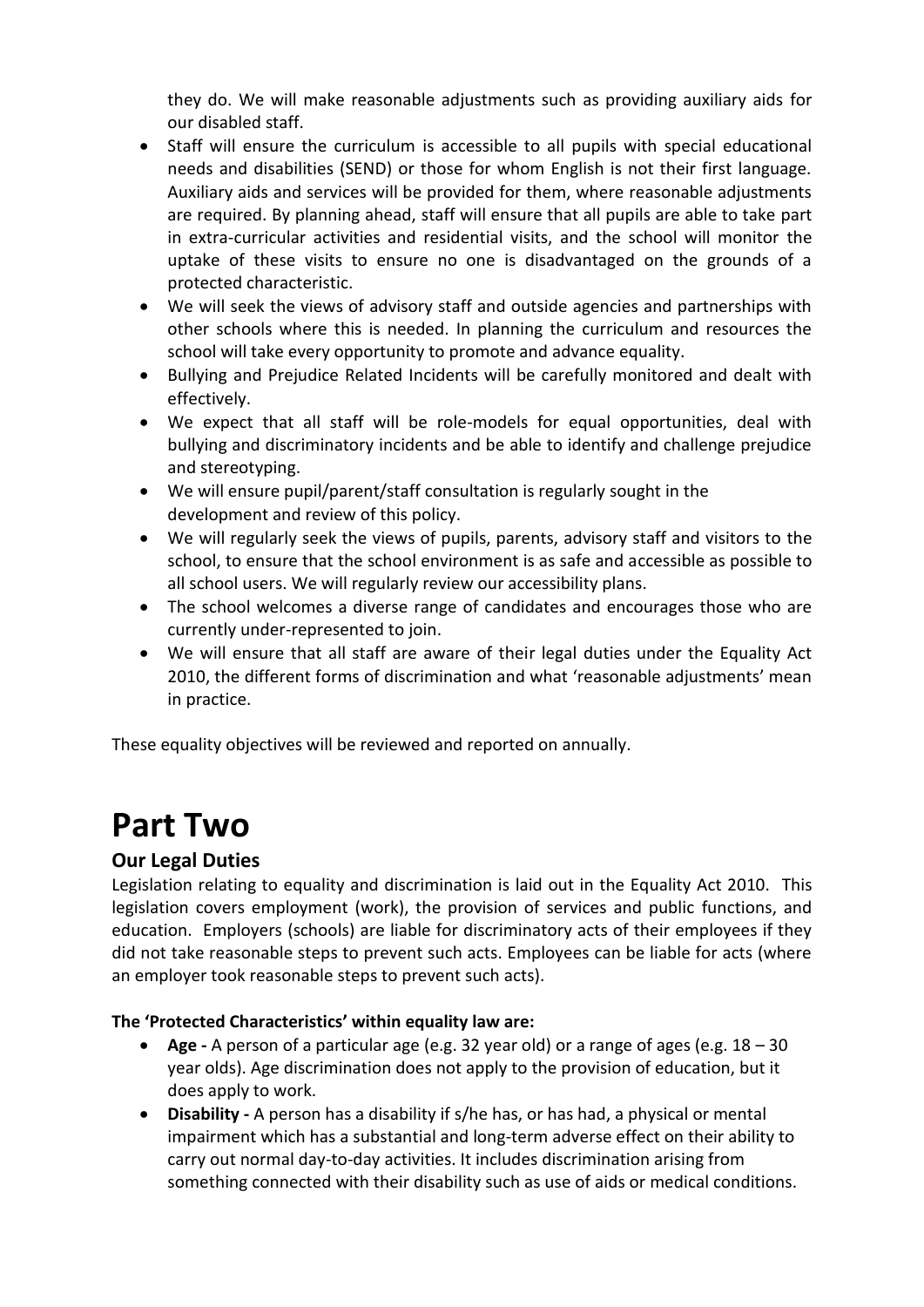HIV, multiple sclerosis and cancer are all considered as disabilities, regardless of their effect.

- **Gender reassignment -** A person (usually with 'gender dysphoria') who is proposing to undergo, is undergoing or has undergone gender reassignment (the process of changing physiological or other attributes of sex, therefore changing from male to female, or female to male). 'Trans' is an umbrella term to describe people with this 'Gender Identity'. 'Intersex' or 'Third Sex' is not covered by the Act but the school will treat Intersex children with the same degree of equality as children with gender dysphoria. Children as young as five may begin to show signs of gender dysphoria and therefore it is relevant in any school environment. (The Intercom Trust in Devon supports schools in supporting children undergoing gender reassignment).
- Marriage and civil partnership Marriage and civil partnership discrimination does not apply to the provision of education, but it does apply to work.
- **Pregnancy and maternity -** Maternity refers to the period of 26 weeks after the birth (including still births), which reflects the period of a woman's Ordinary Maternity Leave entitlement in the employment context. In employment, it also covers (where eligible) the period up to the end of her Additional Maternity Leave.
- **Race -** A person's colour, nationality, ethnic or national origin. It includes Travellers and Gypsies as well as White British people.
- **Religion and belief -** Religious and philosophical beliefs including lack of belief. Generally, a belief should affect your life choices or the way you live for it to be included in the definition. Religion and belief discrimination does not prevent a school from carrying out collective worship or other curriculum-based activities, but pupils may withdraw from acts of collective worship.
- **Sex -** A man or a woman.
- **Sexual orientation -** A person's sexual orientation towards the same sex (lesbian or gay), the opposite sex (heterosexual) or to both sexes (bisexual). Although children may not identify as gay or lesbian when very young, promotion of sexual orientation equality is as relevant in a primary school environment as it is in a secondary school. For example, a child may have an older sibling or parent who is gay. Children may experience friends 'questioning' or 'coming out' when they are in secondary school or college. Schools with a particular religious ethos cannot discriminate against lesbian, gay or bisexual pupils. It is also unlawful to discriminate because of the sex, race, disability, religion or belief, sexual orientation or gender reassignment of another person with whom the pupil is associated. So, for example, a school must not discriminate by refusing to admit a pupil because his parents are gay men or lesbians. It would be race discrimination to treat a white pupil less favourably because she has a black boyfriend.

#### **'Prohibited Conduct' (acts that are unlawful):**

- **Direct discrimination**  Less favourable treatment because of a protected characteristic.
- **Indirect discrimination**  A provision, criteria or practice that puts a person at a particular disadvantage and is not a proportionate means of achieving a legitimate aim.
- **Harassment**  Conduct which has the purpose or effect of violating dignity or creating an intimidating, hostile, degrading, humiliating or offensive environment. It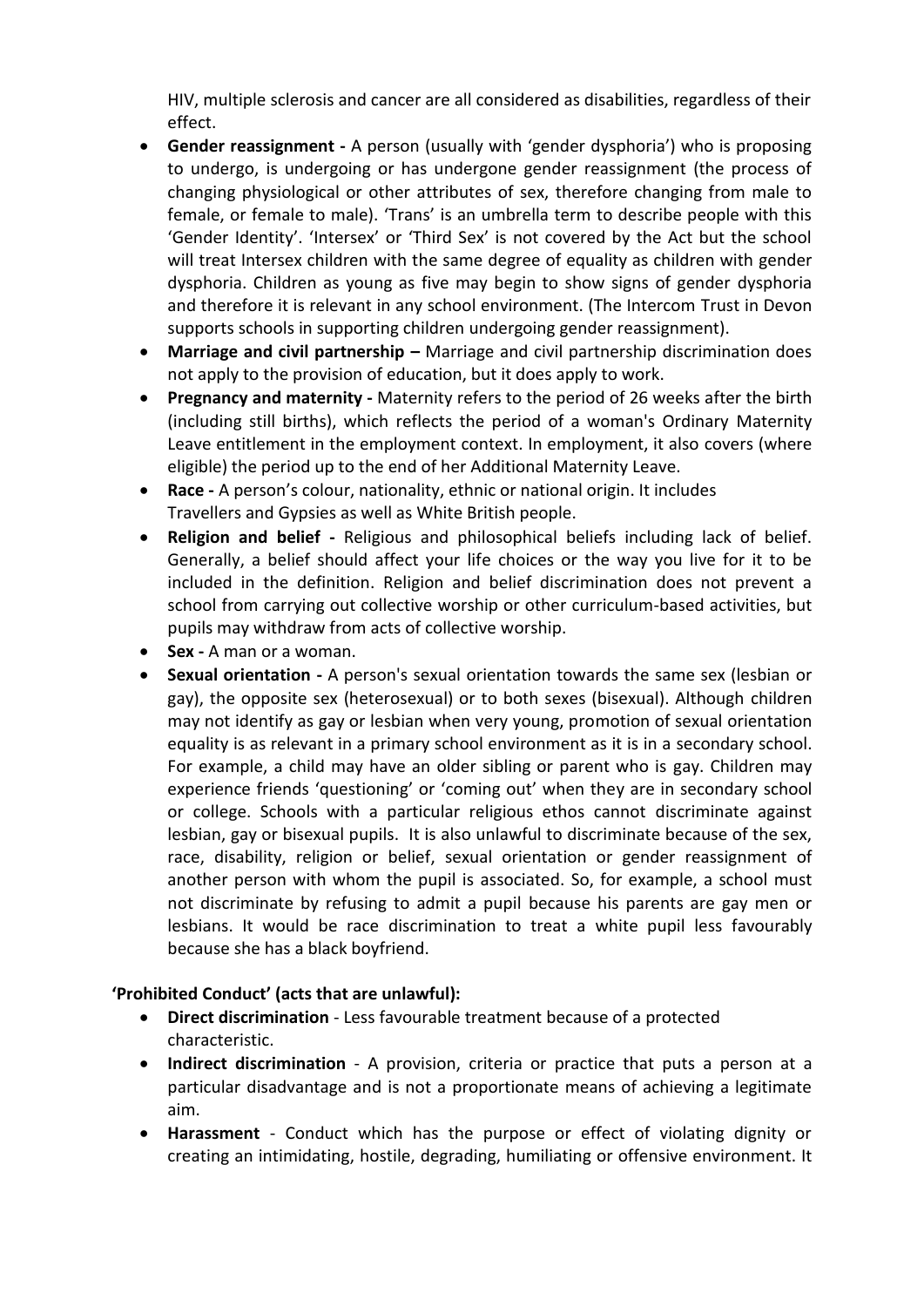includes harassment by a third party (e.g. customer or contractor) in the employment context.

- **Victimisation**  Subjecting a person to a detriment because of their involvement with proceedings (a complaint) brought in connection with this Act.
- **Discrimination arising from disability**  Treating someone unfavourably because of something connected with their disability (such as periods of absence from work or medical conditions) **and failure to make reasonable adjustments.**
- **Gender re-assignment discrimination**  Not allowing reasonable absence from work for the purpose of gender-reassignment in line with normal provision such as sick leave).
- **Pregnancy/maternity related discrimination**  Unfavourable treatment because of pregnancy or maternity. It includes unfavourable treatment of a woman or girl because she is breastfeeding.
- **Discrimination by association or perception**  For example, discriminating against someone because they "look gay", or because they have a gay brother; discriminating against someone because they care for a disabled relative. Schools are allowed to treat disabled pupils more favourably than non-disabled pupils, and in some cases are required to do so, by making reasonable adjustments to put them on a more level footing with pupils without disabilities.

#### **Public Sector Duties (applies to schools):**

A school must, in the exercise of its functions, give due regard to the need to (in relation to protected characteristics above):

1. Eliminate discrimination, harassment, victimisation and any other prohibited conduct.

2. Advance equality of opportunity (remove or minimise disadvantage; meet people's needs; take account of disabilities; encourage participation in public life).

3. Foster good relations between people (tackle prejudice and promote understanding). In practice, 'due regard' means giving relevant and proportionate consideration to the duty, so decision makers in schools must have due regard when making a decision, developing a policy or taking an action as to whether it may have implications for people because of their protected characteristics.

#### **Reasonable Adjustments and Accessibility Plans (Schedule 10)**

Schools are required to:

- Take reasonable steps to avoid disadvantage caused by a provision, criteria or practice or a physical feature that puts a disabled person at a substantial disadvantage compared to a non-disabled person. This involves removing or avoiding a physical feature, for example steps and lifts.
- Take reasonable steps to provide auxiliary aids/services.
- Provide information in an accessible format.
- Develop and implement (by allocating appropriate resources) Accessibility Plans which will:

1. Increase disabled pupils access to the school curriculum

2. Improve the physical environment

3. Improve provision of information.

The duty is an anticipatory and continuing one that schools owe to disabled pupils generally, regardless of whether the school knows that a particular pupil is disabled or whether the school currently has disabled pupils. The school will need to plan ahead for the reasonable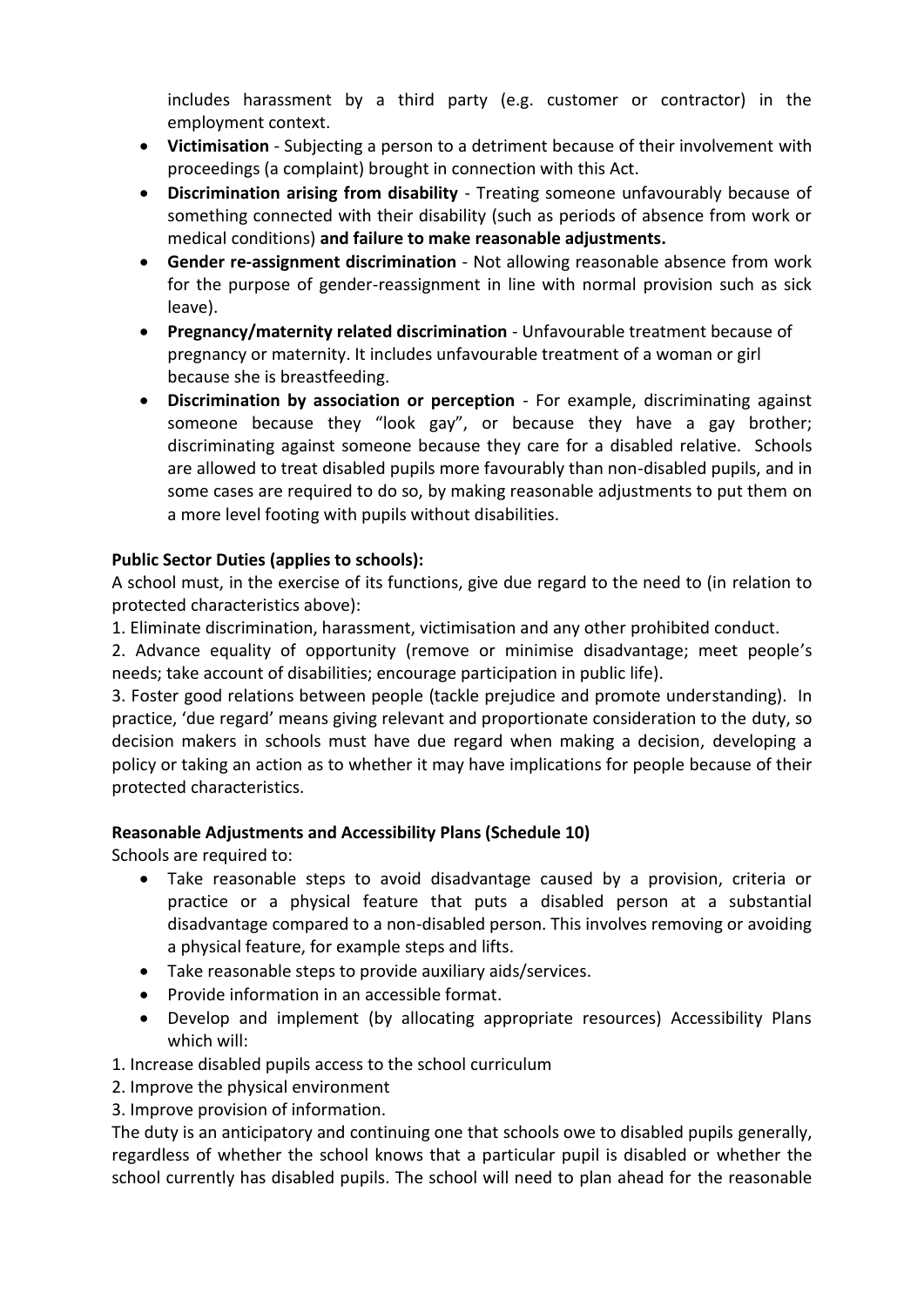adjustments that it may need to make, working with the **relevant admissions authority** as appropriate.

The Education and Inspections Act 2006 introduced a duty on all maintained schools in England to promote community cohesion. Aspects of educational legislation have also promoted equal opportunities, for example the Education Act includes a duty for local authorities to educate children with special educational needs in mainstream schools wherever possible.

#### **Responsibilities**

#### **Governing Body**

- Ensure that the school complies with equality-related legislation.
- Ensure that the policy and its procedures are implemented by the Headteacher.
- Ensure all other school policies promote equality.
- Give due regard to the Public Sector Equality Duty when making decisions.

#### **Headteacher**

- Implement the policy and its related procedures.
- Make all staff aware of their responsibilities and provide training as appropriate to enable them to effectively deliver this policy.
- Take appropriate action in any case of actual or potential discrimination.
- Ensure that all staff understand their duties regarding recruitment and providing reasonable adjustments to staff. It is unlawful for an employer to enquire about the health of an applicant for a job until a job offer has been made, unless the questions are specifically related to an intrinsic function of the work - for example ensuring that applicants for a PE teaching post have the physical capability to carry out the duties. Schools should no longer require job applicants to complete a generic health questionnaire. Neither should a school seek out past sickness records until they have made a job offer.
- Ensure that all staff and pupils are aware of the process for reporting and following up bullying and prejudice-related incidents.

#### **All staff**

- Enact this policy, its commitments and procedures, and their responsibilities associated with this policy.
- Deal with bullying and discriminatory incidents, and know how to identify and challenge prejudice and stereotyping.
- Promote equality and good relations and not discriminate on any grounds.
- Attend such training and information opportunities as necessary to enact this policy and keep up to date with equality legislation.
- To be models of equal opportunities through their words and actions.

#### **Pupils**

Refrain from engaging in discriminatory behaviour or any other behaviour that contravenes this policy.